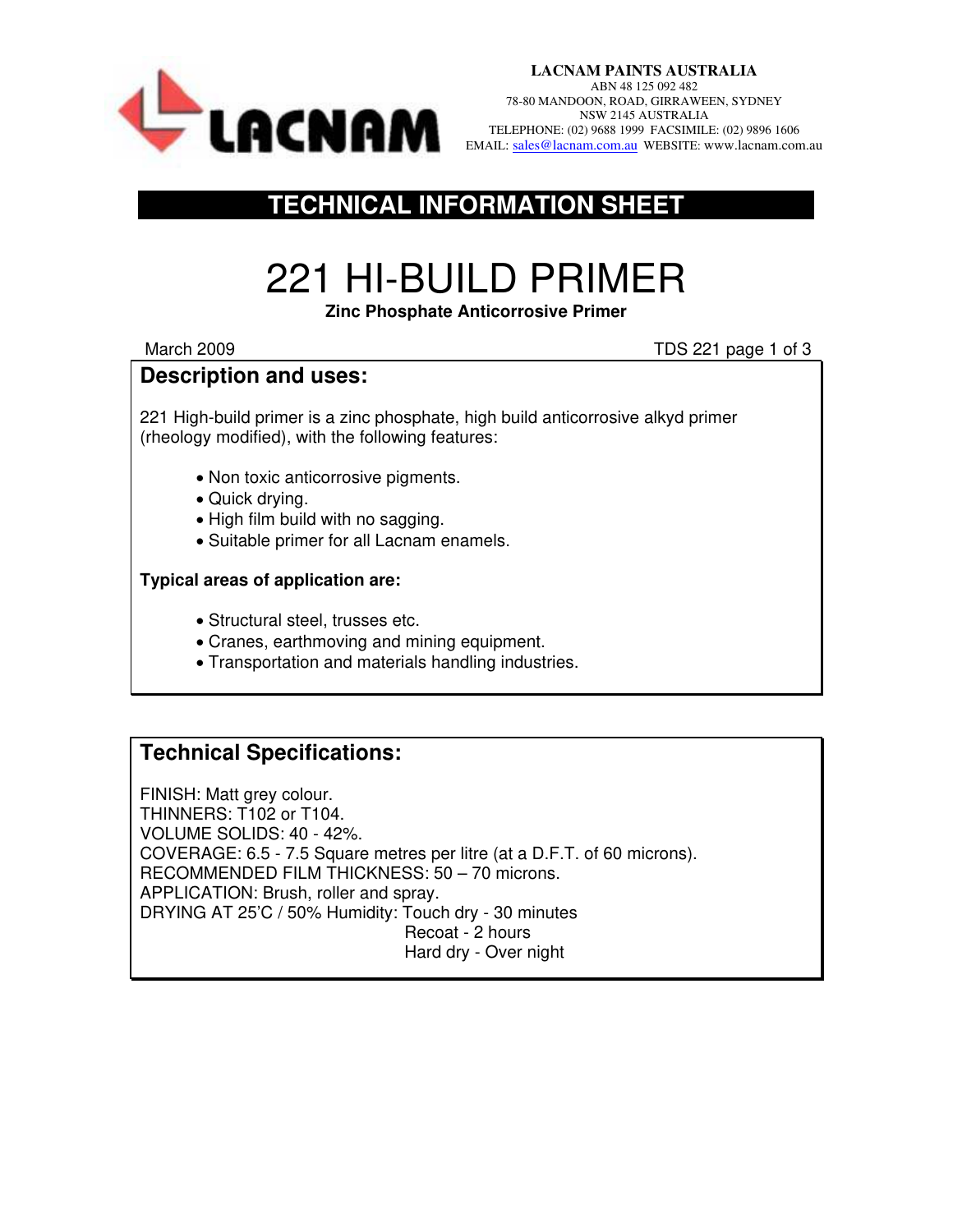## 221 HI-BUILD PRIMER

#### **Zinc Phosphate Anticorrosive Primer**

| March 2009                                    |                      |           | TDS 221 page 2 of 3    |  |  |  |  |
|-----------------------------------------------|----------------------|-----------|------------------------|--|--|--|--|
| <b>APPLICATION DETAILS - PAINTING SYSTEMS</b> |                      |           |                        |  |  |  |  |
| $D.F.T.$ um                                   |                      |           |                        |  |  |  |  |
| System                                        | 1 <sup>st</sup> Coat | 50-70     | 221 High-build primer  |  |  |  |  |
|                                               |                      |           | (Thinner T102 or T104) |  |  |  |  |
|                                               | 2 <sup>nd</sup> Coat | $25 - 45$ | 390 or 480 enamel      |  |  |  |  |
|                                               |                      |           | (Thinner T102 or T104) |  |  |  |  |

| $D.F.T.$ um |                      |           |                                                 |  |  |
|-------------|----------------------|-----------|-------------------------------------------------|--|--|
| System      | 1 <sup>st</sup> Coat | 50-70     | 221 High-build primer<br>(Thinner T102 or T104) |  |  |
|             | $2^{nd}$ Coat        | $25 - 45$ | 300 enamel<br>(Thinner T102)                    |  |  |

| <b>APPLICATION DETAILS - SURFACE PREPARATION</b> |                                             |                    |  |  |  |
|--------------------------------------------------|---------------------------------------------|--------------------|--|--|--|
| <b>SUBSTRATE</b>                                 | <b>DETAILS</b>                              | <b>RECOMMENDED</b> |  |  |  |
|                                                  |                                             | <b>SYSTEM</b>      |  |  |  |
| Steel                                            | Power tool clean to AS1627.2 class 2        | 1 or 2             |  |  |  |
|                                                  | Or abrasive blast clean to AS1627.4 Class 2 |                    |  |  |  |

## **Surface Preparation:**

- When overcoating; Aged paint coatings should be tested for adhesion using Crosshatch or Crosscut methods. If aged paint coating lifts remove it.
- Remove all rust, oxides, millscale and lose paint from metal surface.
- Round off all sharp edges, welding joints and weld spatter.
- All surfaces to be painted should be clean and free from dust, dirt, oil, grease and moisture.
- All abrasive blast clean ferrous surfaces should be coated within 4 hours to avoid flash rusting.
- Do not apply at temperatures below 5' Celsius. Do not apply at relative humidity above 85%, or when the substrate surface is less than 3' Celsius above dewpoint.
- Applied 221 Hi Build Primer Coat subjected to exterior exposure for extended period of time should be accessed for "Chalking" before applying suitable topcoat to achieve optimum intercoat adhesion.

**Equipment Application:** (Conventional or Airless Spray Recommended). As a Guide Use:

Brush or Roller - Suitable for small areas only.

Conventional Spray - 1.5 -2.0mm tip (or equivalent). Pressure pot set at 55 - 100kpa (8 - 15psi) and maintain gun air pressure 275 - 380kpa (40 -55psi).

Airless Spray – Use heavy-duty airless spray with 10 -15 "(0.25 – 0.38mm) plus tip and pump ratio 30:1